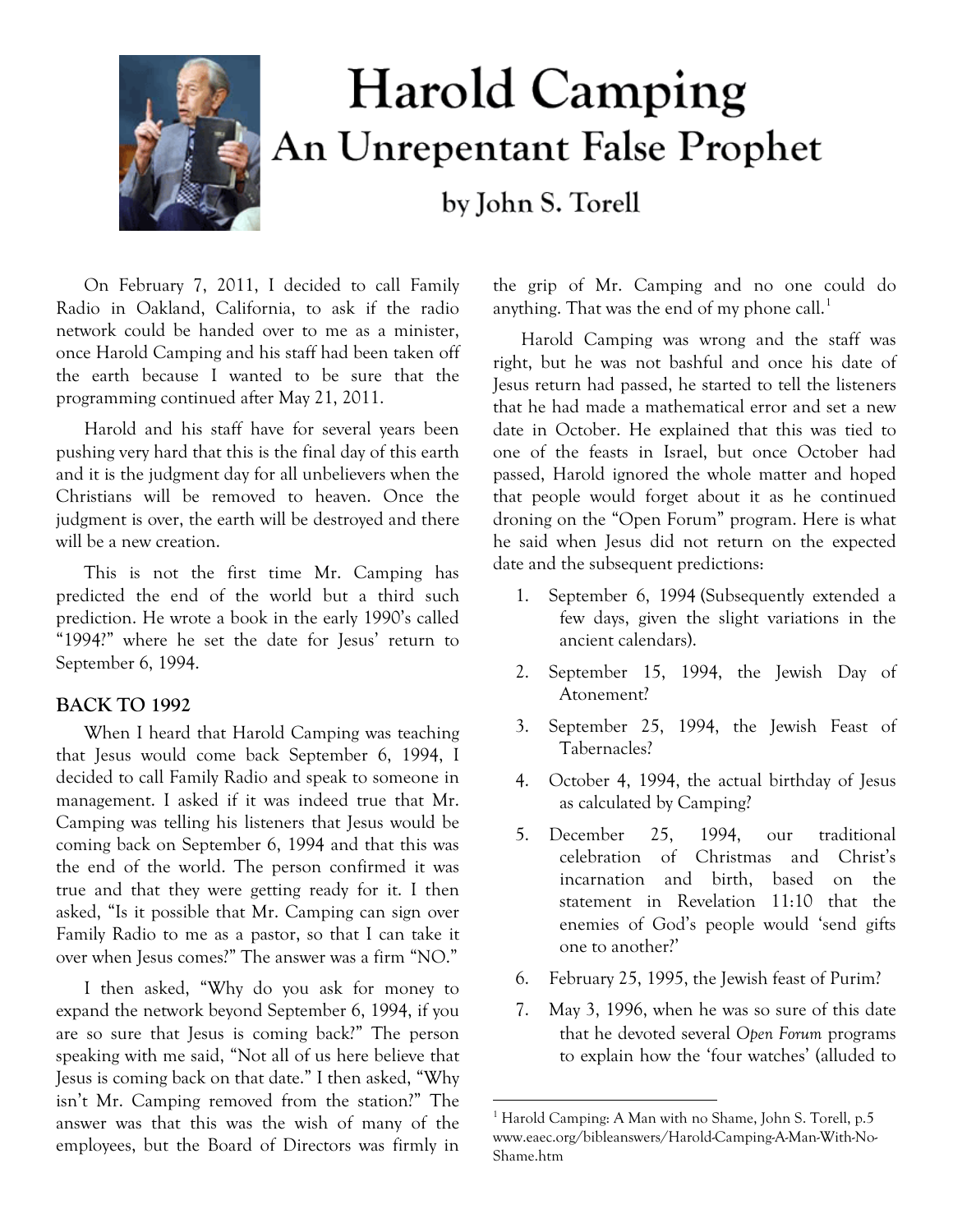in Mark 13:35) extended the date until September 6, 1994.

8. His current teaching, that September 6, 1994 was the right date after all, but it was for the beginning of the Great Tribulation, not Judgment Day. Simple arithmetic would put the return of the Lord no later than 2008."

Very few people listening to Family Radio in 2010 remember all the fancy footwork that Mr. Camping did in 1994. He changed the dates of the return of Jesus eight times and finally settled on the year 2008, but this is not something he wants to remember or anybody else for that matter. The year 2008 came and went, and true to his arrogance, it didn't bother Camping that he was wrong yet again. Once a person has become a liar, it is easy to lie again, and so he set the new date of Jesus' return to May [2](#page-1-0)1, 2011.<sup>2</sup>

I do not know if Christians are dumb or forgiving but Family Radio survived and everything was fine until Harold decided that it was time once again for Jesus to come back. For a complete background please see my article "Harold Camping: A Man with no Shame."



Picture from Family Radio's website

# **INFORMATON ABOUT FAMILY RADIO**

I have been contacted by people knowledgeable of the inner workings of Family Radio. Through e-mail and telephone calls, I learned that even though Family Radio is a non-profit religious corporation, registered with the State of California and the IRS, **its membership is unique in that the only members are those who are members of the Board of**  **Directors.** The Board of Directors consists of three people: Harold Camping as the president, William Thornton, who is the supervisor of Family Radio printing department and another staff member. There are no elections since there are no nondirector members even though the State of California requires that the membership elect annual board members. No one has successfully challenged Mr. Camping on this issue and thus he is illegally holding the office as president and has made himself in effect an individual proprietor.

The biggest irony is that the person who controls all aspects of Family Radio's legal right to own and control its 50 to 60 radio stations lives in Sacramento. Her name is Peggy Renschler. She was Carl Auel's personal secretary when he managed KEBR. She is the one-and-only authorized person before the Federal Communications Commission (of course under Camping's signature) to determine the future destiny of the LEGAL (not financial, but legal) right of the chain of stations to operate.

I consulted with the founder of Family Stations, Inc., the man who wrote the Articles of Incorporation, Richard H. Palmquist, who told me, *"No one has successfully challenged Mr. Camping on this issue, though several have tried. Mr. Camping inappropriately holds the office of President of a corporation, when in fact Family Stations, Inc., has become, in effect, a de facto extension of Harold Camping's person. Mr. Camping's authority over the corporate structure has the effect of the corporation's assets being so completely under Mr. Camping's control that the radio stations, the equipment, the entire work of Family Stations, Inc., is controlled by Mr. Camping in the same manner as it would be controlled if it were Mr. Camping's personal property. This one-man structuring would be legal for a business entity, as such corporations require only one member. However, non-profit tax exempt corporations must include accountability to a membership."*

He is absolutely ruthless when it comes to the people working under him, and any person who questions him or opposes him is fired on the spot. People working at Family Radio are constantly afraid of losing their jobs and so Harold Camping is able to do whatever he wants.

There are some outstanding people working at the corporation and it is their skill that makes the radio programs possible: Richard H. Homeres, Bobbi

<span id="page-1-0"></span> $\overline{a}$  $<sup>2</sup>$  Ibid, p.1</sup>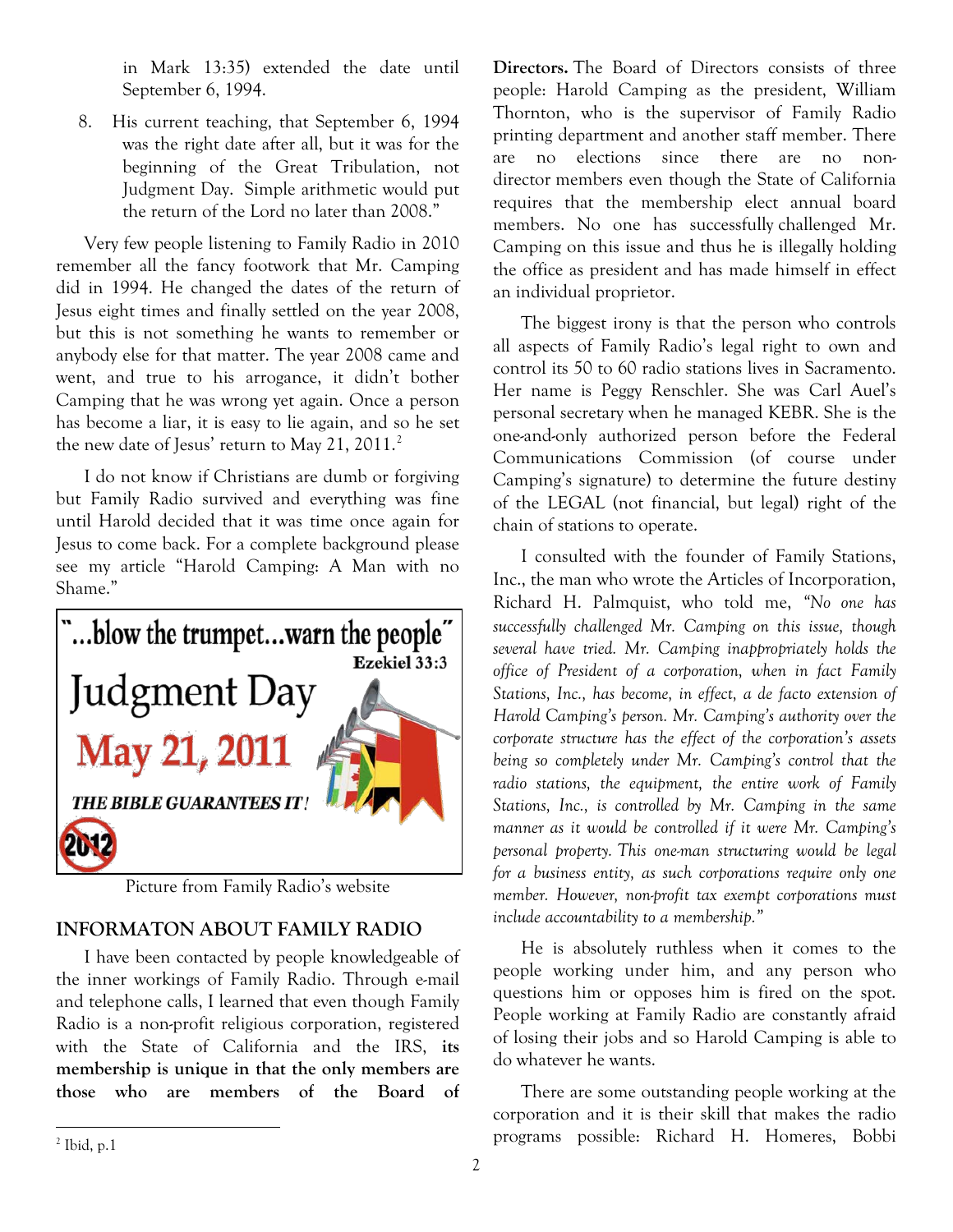Hamlin, Charles Menut, Larry Milliken, Mike Zeimann, Seth Pitzer, Craig Hulsebos and Bill Sadlier.

From what I understand, Craig Hulsebos is the supervisor of the Family Radio employees. This group has the power to topple Harold if they act in unison but fear and intimidation have them divided. Since Mr. Camping is the president and general manager, he has total control over the finances, and he is the one that hires or fires a person.

Any of the employees could file a legal complaint with the Secretary of California, Corporation Department, and an investigation would show that Camping is illegally holding Family Radio hostage.

Any legal resident in the State of California can file a complaint against Harold Camping, but it will require the help of an attorney and there is a large cost of money involved. Our ministry does not have the finances to file a complaint.

## **FIRST CALL TO FAMILY RADIO**

My first call on February 7 ended up with an answering machine. I left my name and number but never received a call back. I called back the next around 3:30 in the afternoon and spoke to a woman who would not give her name. I asked to speak to Craig Hulsebos and was told that he had gone home for the day but he would be back in the morning. I then asked to speak to Mr. Harold Camping and was told that he had gone home as well.

I then asked this woman if she believed the world was coming to an end on May 21, 2011? Did she believe this will be the final judgment of the unsaved and that all Christians will be taken away by Jesus? She told me without hesitation that she did not possess the theological training to answer my questions. I then asked if she was making any preparations for May 21, but she would not answer the question.

I asked about the possibility of taking over Family Radio on May 22 after all of them had left. She told me that this was something only Mr. Camping could answer. I then asked her if Harold Camping takes phone calls to which she replied affirmatively.

This woman had been instructed on how to answer questions like these since it is likely that a number of people are calling Family Radio and asking questions. It is obvious that she does not believe that Jesus is coming back on May 21 or she would have told me so.

#### **SECOND CALL**

My second telephone call took place the next day in the morning of February 9. It was not the same woman who answered from the previous day and I asked to speak with Craig Hulsebos and was transferred to what I thought would be a direct line. A woman who claimed to be his secretary answered and asked what I wished to speak about? I told her that I wanted to have a private conversation with her boss but she stonewalled me and asked again why I was calling. It was obvious she was not going to let me speak with him. So I told her that I wanted to talk about the future. The conversation got very interesting when she said, **"Mr. Hulsebos would be very uncomfortable talking to you about this SINCE HE IS WALKING A VERY FINE LINE."**

I realized that the woman had said more than she intended and this was as close as I would get Craig Hulsebos so I began to talk with her and offered my services to take over Family Radio and keep it going since they were all going to leave on May 21. "That is not possible," she told me, "There will be earthquakes and all kinds of calamities on the earth on that day."

I then told her that I did not believe that Jesus was going to come back on May 21 because Harold Camping had predicted Jesus' return in 1994 and in 2008 and I had the books to prove it. She paused when I asked if she believed that Jesus was coming back on the May 21 and replied that it was possible but her voice lacked the conviction and it was obvious that she does not believe what Mr. Camping is teaching. She then tried to justify him by saying that "God used Mr. Camping to start Family Radio and God is not going to let His work be destroyed." I corrected and told her that Richard Palmquist was the man whom God gave the vision for Family Radio and that Harold came in later. "That's right," she said, "Harold had the money and the heart to go with it." I reminded her again that Harold had been wrong twice and this was his third prediction. She did not quite know what to say and just said, "Pray for us."

I changed the subject a little and told her that even the children's programs had been changed to teach that Jesus is coming back on the May 21. "Isn't that